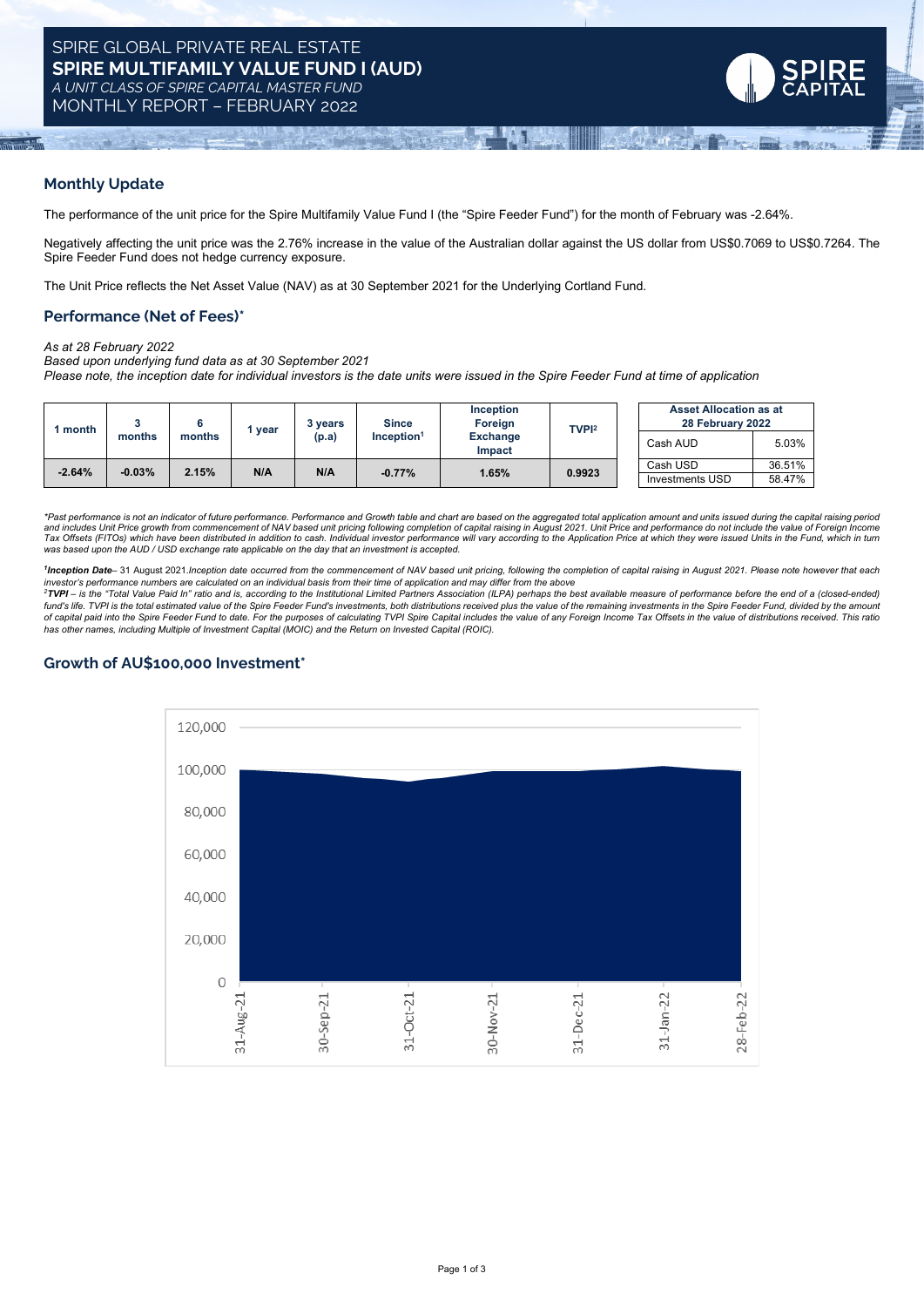# SPIRE GLOBAL PRIVATE REAL ESTATE **SPIRE MULTIFAMILY VALUE FUND I (AUD)** *A UNIT CLASS OF SPIRE CAPITAL MASTER FUND*

MONTHLY REPORT – FEBRUARY 2022



#### **Fund Details**

| <b>Total Applications (Spire Feeder Fund - all Classes, in AUD)</b>                               | AU\$35.69m                                                                           |
|---------------------------------------------------------------------------------------------------|--------------------------------------------------------------------------------------|
| <b>Total Commitments to the Multifamily Value Fund I Program)</b><br>(All Share Classes) (in USD) | <b>US\$25m</b>                                                                       |
| <b>Fund Size (AUD):</b>                                                                           | AU\$7.30m                                                                            |
| Unit Price (AUD):                                                                                 | \$1.3567                                                                             |
| <b>APIR Code:</b>                                                                                 | SPI0513AU                                                                            |
| Commencement:                                                                                     | 06 July 2020                                                                         |
| <b>Distributions:</b>                                                                             | Biannually as at 31 December and<br>30 June                                          |
| <b>Application Status</b>                                                                         | <b>CLOSED</b>                                                                        |
| <b>Liquidity</b>                                                                                  | Nil - Closed ended Fund                                                              |
| <b>Fund Manager:</b>                                                                              | Spire Capital Pty Limited                                                            |
| <b>Investment Manager:</b>                                                                        | Cortland Investment Manager, LLC.                                                    |
| Trustee:                                                                                          | Spire Capital Pty Limited                                                            |
| <b>Base Management Fee:</b>                                                                       | $0.50\%$ p.a. x NAV                                                                  |
| Underlying Management Fees ("Priority Profit Share"):                                             | 1.50% of Committed Capital                                                           |
| <b>Underlying Performance Fee:</b>                                                                | 20% of realised profits after an 8% preferred return is paid to Limited<br>Partners. |

### **Fund Overview**

Spire Multifamily Value Fund I (AUD) (a unit class of Spire Capital Master Fund) seeks to deliver steady returns and strong asset growth from US multifamily assets while maintaining a moderate risk profile. The Fund was established in May 2020 and serves as an AUD denominated Australian unlisted unit trust that feeds into the Cortland Enhanced Value Fund V LP. Cortland focuses on assets in which the firm can increase value through a blend of physical improvements to the property and individual units, as well as a commitment to enhancing operations and, ultimately, the resident experience.

#### **Contact our team**

#### Operations – [operations@spirecapital.com.au](mailto:operations@spirecapital.com.au) or call us on +61 02 9047 8800



**Leakena Taing** Head of Operations

**Email** leakena.taing@spirecapital.com.au **Phone** (+61) 2 9047 8803 **Mobile** (+61) 424 430 044

Investor relations - [investorrelations@spirecapital.com.au](mailto:investorrelations@spirecapital.com.au)



**Dale Holmes** Director

**Email** dale.holmes@spirecapital.com.au **Phone** (+61) 2 9047 8802 **Mobile** (+61) 401 146 106



**Chris Niall** Senior Manager – Investor Relations

**Email** chris.niall@spirecapital.com.au **Mobile** (+61) 419 011 628



**Suzette Tenedora** Senior Operations Officer

**Email** suzette.tenedora@spirecapital.com.au **Phone** (+61) 2 9047 8804 **Mobile** (+61) 450 119 320



**Sebastian Madden** Associate - Investor Relations

**Stuart Haigh**

**Email** sebastian.madden@spirecapital.com.au **Phone** (+61) 2 9047 8808 **Mobile** (+61) 421 107 907

Director